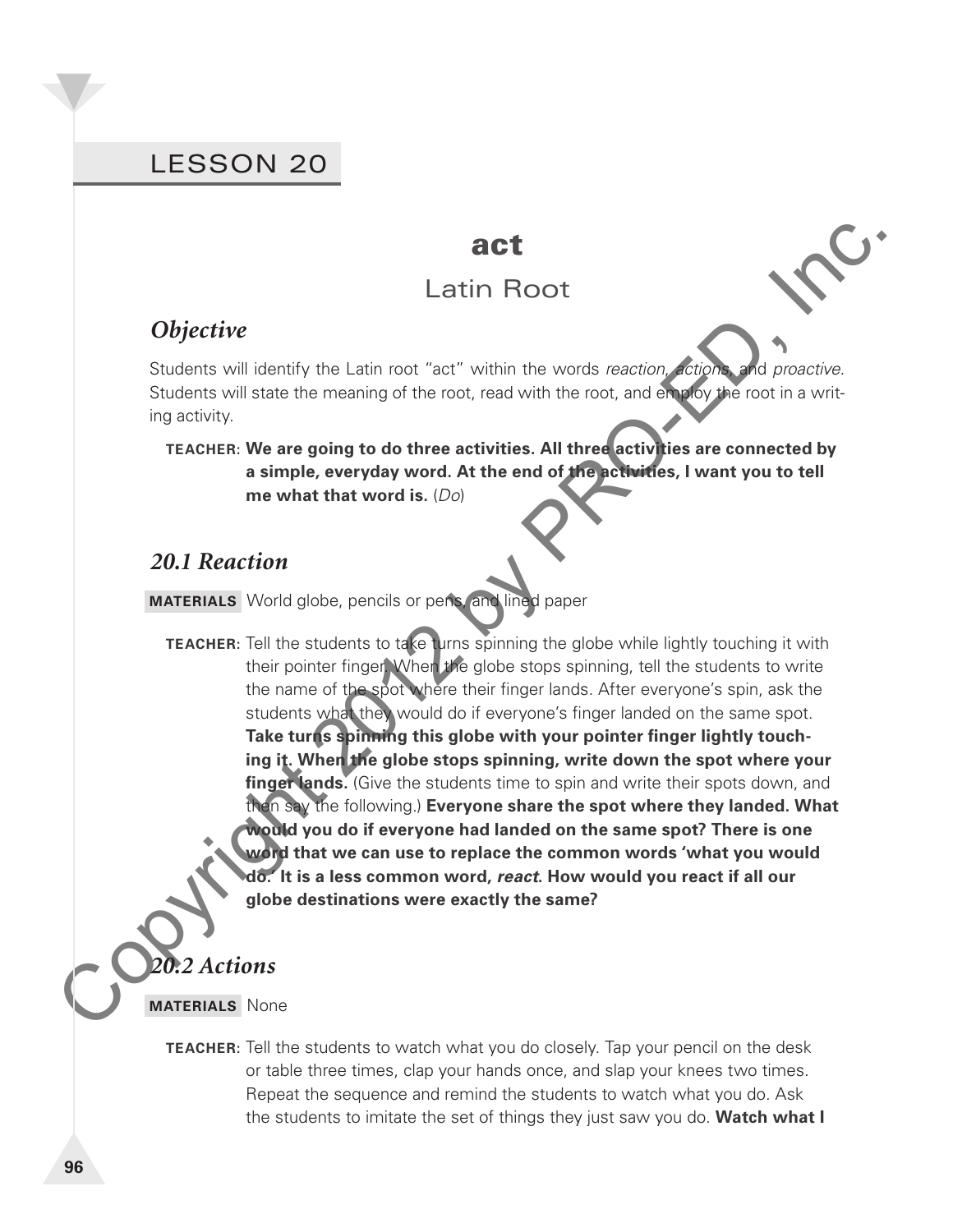am about to do closely. (Tap your pencil on the desk three times, clap your hands once, and slap your knees two times. Repeat the sequence; remind the students to watch what you do.) **Now, everyone do the same set of things I did.** (Give the students time to complete the sequence, and then say the following.) **You just tried to do a set of things you saw me do. There is a word that we can use to replace the common words 'do a set of things.' It is a less common word,** *actions***. You were asked to imitate my three actions exactly.**

#### *20.3 Proactive*

**MATERIALS** Two plastic serving trays, four cups, and four plastic plates

It is a less common word, actions. You were asked to imitate my three<br>
actions exactly<br>
20.3 Proactive<br>
MATERIALS Two plestic serving trays, four cups, and four plestic pletes<br>
TEACHER: Show the students the trays and the  **TEACHER:** Show the students the trays and the dishes. Ask some student volunteers to place two plates and two cups on each tray as if they have food on them and are ready to be served in a restaurant. Have two other volunteers stand at opposite sides of the room while holding the trays. At your signal, have them walk toward each other and purposefully bump into one another, causing the trays to drop. Ask two more volunteers to repeat the tray walk but to do something right before the crash to keep the trays from falling. **I need two volunteers to prepare the trays and dishes.** (Select two volunteers, and then say the following.) **On each tray, arrange two cups and two plates upright, as if they are full of food and about to be served in a restaurant. I need**  two more volunteers. (Select two additional students, and then say the following.) Stand with the trays on opposite sides of the room while hold**ing the trays as if you're about to serve them. Walk quickly toward each other and purposefully bump into each other, causing the trays to crash.** (Allow the two additional students to complete the activity, and then say the following.) **I need two students to repeat this activity but do one thing differently. Just before you would bump into each other with the trays, do something to keep from bumping and dropping the trays.** (Allow the students to redo the activity with the revision, and then say the following.) **You had to do something before something else happened, like another tray collision. There is one word that we can use to replace the common words 'do something before something else happens.' It is the word**  *proactive***. The last group was proactive with their food trays so another crash would not happen.** 

# *Discovery of "Act"*

 **TEACHER: What you would do, things to do, and do something before: What was the simple, everyday word for our three activities?** STUDENTS: Do.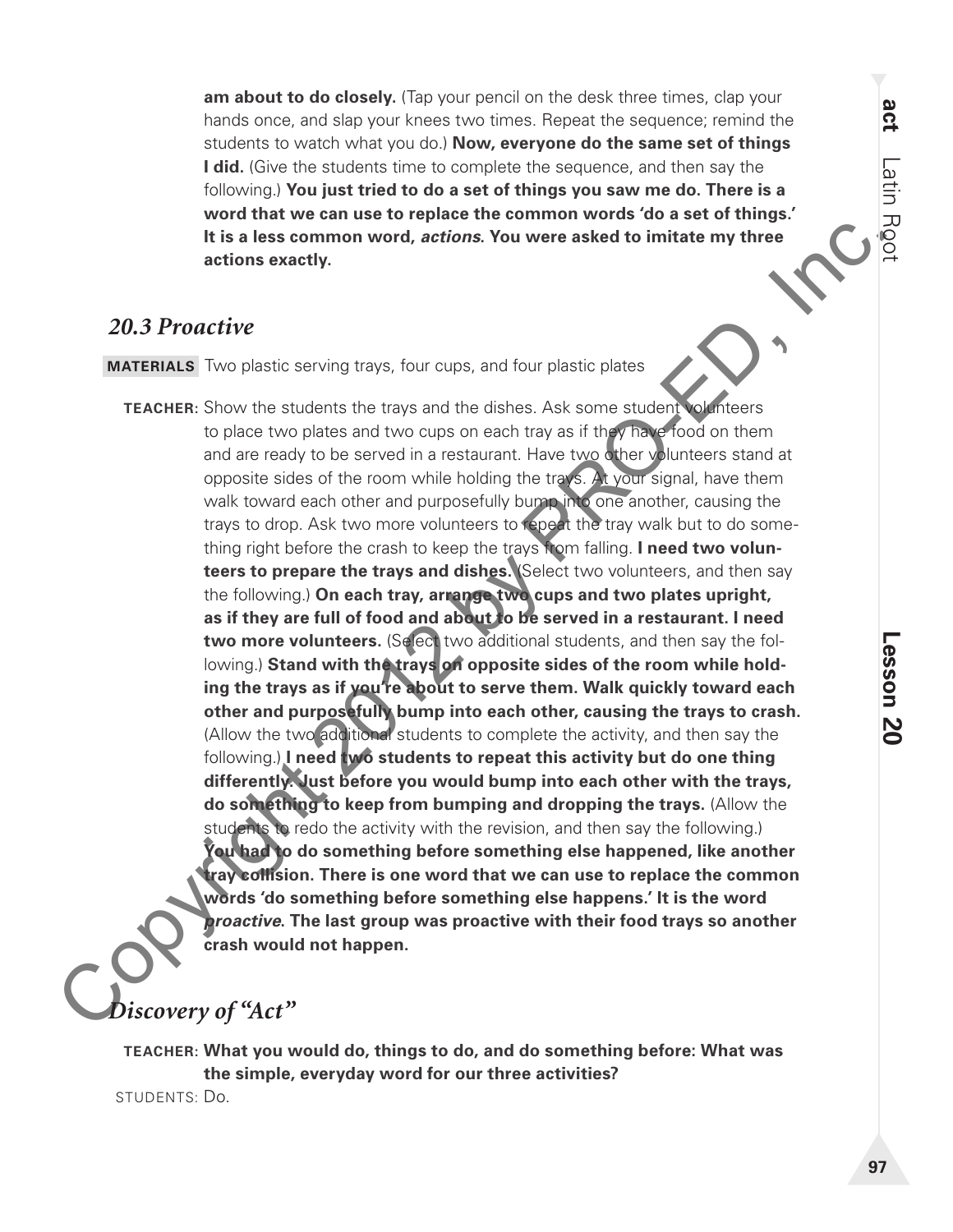**TEACHER:** Write the words *reaction*, *actions*, and *proactive* on the whiteboard and ask, **What do you see that is the same in the three fancy words:** *reaction***,** *actions***, and** *proactive***?**

STUDENTS: A-c-t.

- **TEACHER: Now, connect the doing theme of our three activities to the fancy words and tell me a simple, everyday word for act?**
- STUDENTS: "Act" means to do.
- **TEACHER: Good, "act" means to do. Our everyday words like** *do* **are some of our oldest words; they are called Old English words. Our fancy English words often come from Latin or Greek. "Act" is a word and a word element that comes from Latin. Word elements from Latin have the letter cluster** *ct***.**

#### *Defi ning the Discovery Words*

 **TEACHER: Remembering the word** *do* **helped us to define our three fancy words. The word** *reaction* **means what you would** \_\_\_\_\_ **if something else happened.** Pause to prompt the students to complete this basic definition by saying "do."

STUDENTS: Do.

 **TEACHER: Yes,** *reaction* **means to do something if something else happens, as in a reaction to another person's rude remark, a reaction to dropping your keys** (picking them up), **and a reaction to losing your cell phone** (looking for it). **The word** *actions* **means things you have** \_\_\_\_\_**.** Pause to prompt the students to complete this basic definition by saying "done."

STUDENTS: Done.

Words and tell me a simple, everyday word of act?<br>
SILUDENIS: "Aci" means to do.<br>
TEACHER: Good, "act "means to do. Our everyday words like do are some of our<br>
colds words sthe are selected Old English words. Our fange Eng  **TEACHER: Yes,** *actions* **means the things you have done, as in your actions to get ready for school, actions to make a sandwich, or actions to throw a basketball through the net. The word** *proactive* **means to** \_\_\_\_\_ **something before something else can happen.** Pause to prompt the students to complete this basic definition by saying "do." STUDENTS: Do.

 **TEACHER: Yes, the word** *proactive* **means to do something before something else**  happens, as in being proactive to prevent a forest fire, being proactive **to prevent having a car wreck, or being proactive to avoid tripping over the dog.**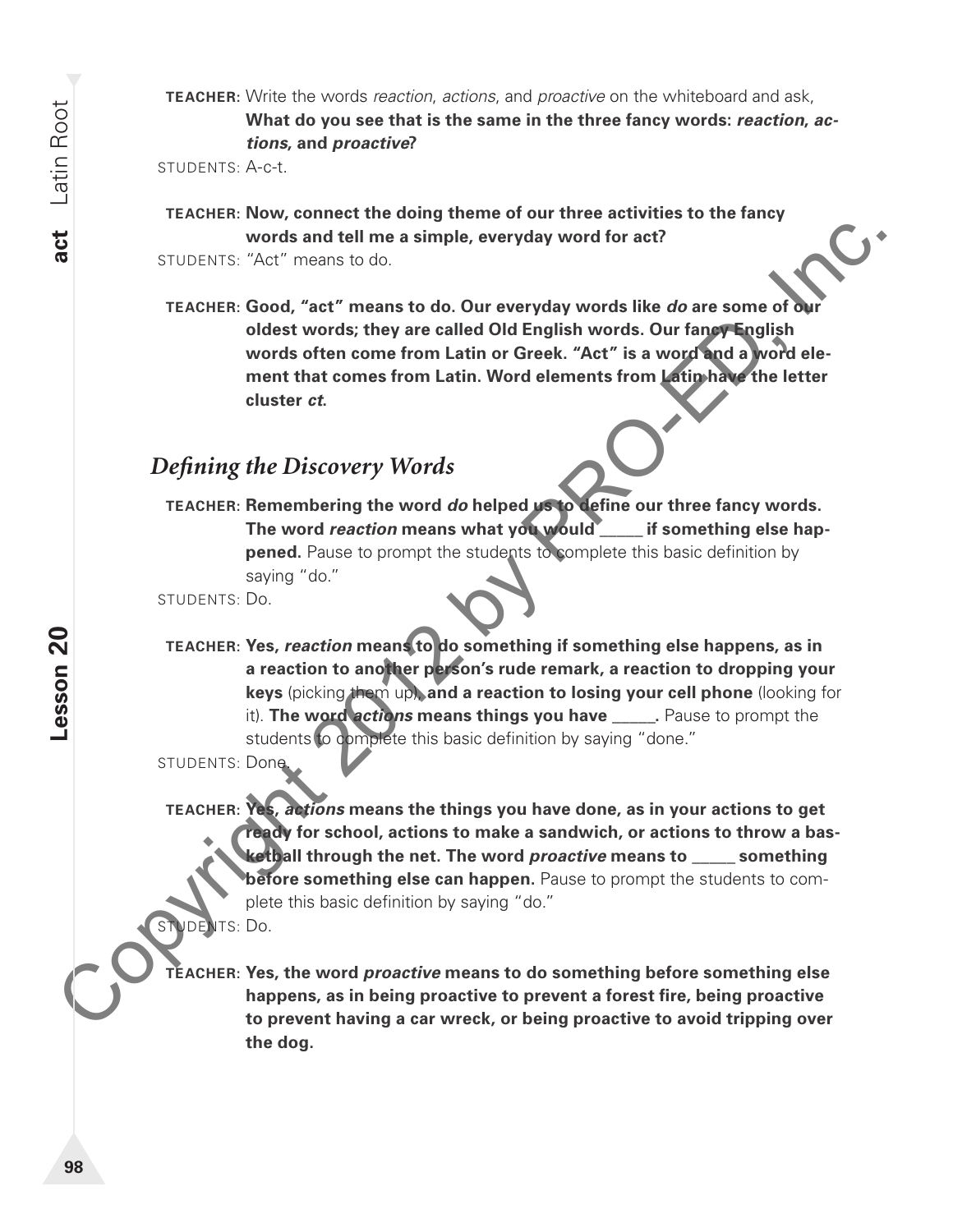#### and Words<br>
Make first cards from the following words. Practice with one or more and starting and word carried with carried and carried activistic<br>
and using oach word carried with carried activistic carried activistic<br>
act LESSON 20 **ACTIVITIES act** Latin Root *Read Words*  Make flash cards from the following words. Practice with one or more classmates reading and using each word correctly in context. action actionable activate activation activator activity actor acts actuary actuarial counteract enact enactment inactive inactivity interact overact overrea playacting proactive react reaction reactionary reactive reenact reenactment *Read and Write Phrases* Read the following phrases. Write a new phrase using each underlined word. 1. a math activity  $\overline{\phantom{a}}$ 2. overreact to the problem  $\mathcal{L}=\sum_{\mathcal{L}}\sum_{\mathcal{L}}\mathcal{L}(\mathcal{L}^{L})$  , where  $\mathcal{L}^{L}$ eenact a past event \_\_\_\_\_\_\_\_\_\_\_\_\_\_\_\_\_\_\_\_\_\_\_\_\_\_\_\_\_\_\_\_\_\_\_\_\_\_\_\_\_\_\_\_\_\_\_\_\_\_\_\_\_\_\_\_\_\_\_\_\_\_\_\_\_\_\_\_ 4. acts of kindness \_\_\_\_\_\_\_\_\_\_\_\_\_\_\_\_\_\_\_\_\_\_\_\_\_\_\_\_\_\_\_\_\_\_\_\_\_\_\_\_\_\_\_\_\_\_\_\_\_\_\_\_\_\_\_\_\_\_\_\_\_\_\_\_\_\_\_\_ 5. a TV actor \_\_\_\_\_\_\_\_\_\_\_\_\_\_\_\_\_\_\_\_\_\_\_\_\_\_\_\_\_\_\_\_\_\_\_\_\_\_\_\_\_\_\_\_\_\_\_\_\_\_\_\_\_\_\_\_\_\_\_\_\_\_\_\_\_\_\_\_ 6. to activate the phone \_\_\_\_\_\_\_\_\_\_\_\_\_\_\_\_\_\_\_\_\_\_\_\_\_\_\_\_\_\_\_\_\_\_\_\_\_\_\_\_\_\_\_\_\_\_\_\_\_\_\_\_\_\_\_\_\_\_\_\_\_\_\_\_\_\_\_\_